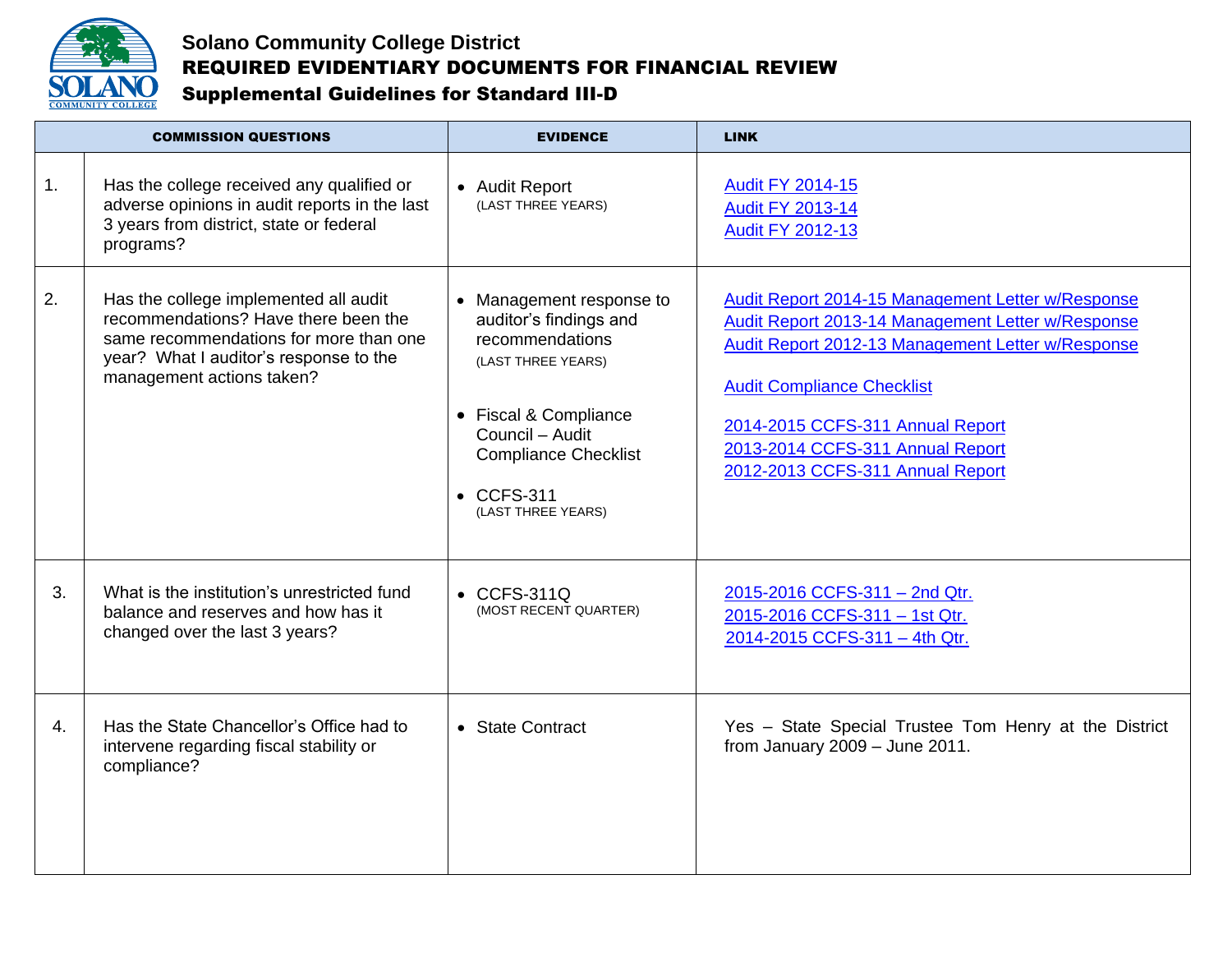

**Solano Community College District** REQUIRED EVIDENTIARY DOCUMENTS FOR FINANCIAL REVIEW Supplemental Guidelines for Standard III-D (Continued)

| <b>COMMISSION QUESTIONS</b> |                                                                                                                                                                                                    | <b>EVIDENCE</b>                                                                                        | <b>LINK</b>                                                                                                                                                                                                                                                                                                                                                                                                                                                                                                                                    |
|-----------------------------|----------------------------------------------------------------------------------------------------------------------------------------------------------------------------------------------------|--------------------------------------------------------------------------------------------------------|------------------------------------------------------------------------------------------------------------------------------------------------------------------------------------------------------------------------------------------------------------------------------------------------------------------------------------------------------------------------------------------------------------------------------------------------------------------------------------------------------------------------------------------------|
| 5.                          | Does the college have long-term debt<br>financing?                                                                                                                                                 | • Audit Report                                                                                         | The next largest District financial obligation revolves<br>around health benefits; the District has recently updated<br>its actuarial study and accrued such obligations known as<br>other post-employment benefits (OPEB). For 2010-11<br>that OPEB liability is about \$123,000 and had been<br>accrued, and will be transferred to the District's, JPA,<br>irrevocable trust fund.<br>Supplemental retirement plans are budgeted and paid out<br>of the general fund.<br>Equipment leases are budgeted and paid out of the<br>general fund. |
| 6.                          | Does the institution have an obligation for<br>post-retirement health benefits? If it does,<br>has it done the actuarial study and<br>identified the liability? Is there a plan for<br>funding it? | • Actuarial study for post-<br>retirement health benefits<br>Plan for funding the<br>liability         | <b>2015 Retiree Health Benefits Actuarial Study</b><br>2013 Retiree Health Benefits Actuarial Study<br>2011 Retiree Health Benefits Actuarial Study<br><b>2008 Retiree Health Benefits Actuarial Study</b>                                                                                                                                                                                                                                                                                                                                     |
| 7 <sub>1</sub>              | Does the institution have limits on accrual<br>of unused vacation time? Compensatory<br>time? Does the institution enforce its policy<br>on limits?                                                | • Leave accrual policy in<br>contractual agreement,<br>labor agreements, and<br>Human Resource records | <b>Management Vacation Policy</b><br>2014-17 CSEA Vacation Plan Page 35-37<br>2014-16 Local 39 Vacation Plan Page 39-41<br>(SCC FACULTY DO NOT ACCRUE VACATION LEAVE)                                                                                                                                                                                                                                                                                                                                                                          |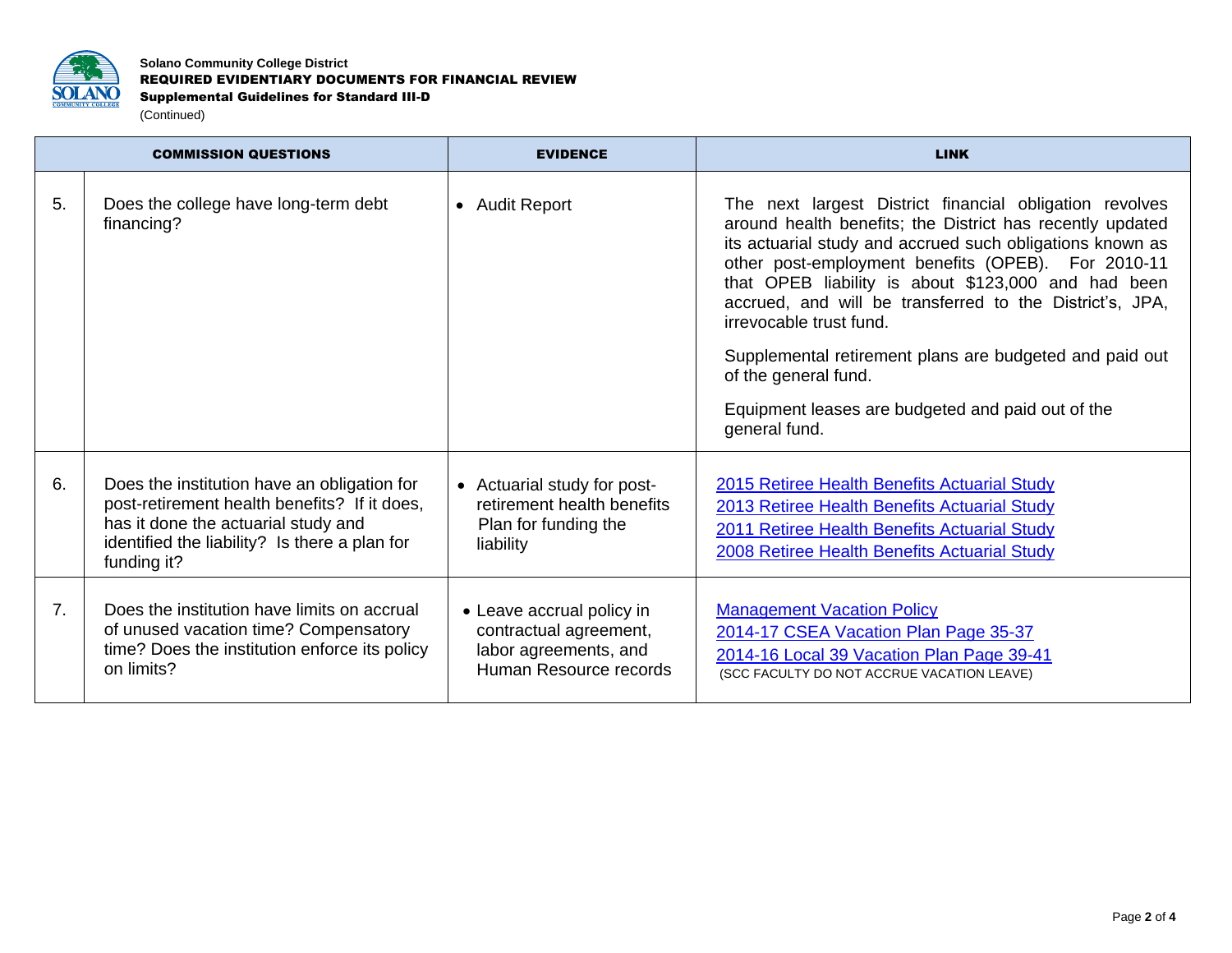

**Solano Community College District** REQUIRED EVIDENTIARY DOCUMENTS FOR FINANCIAL REVIEW Supplemental Guidelines for Standard III-D (Continued)

| 8.  | Is the fiscal entity self-insured for health<br>benefits, workers' compensation, and<br>unemployment?<br>How are reserve levels set?                                                                                                                                                                                                           | • District Self-Certification                                                                        | <b>HEALTH BENEFITS: District contracts with Kaiser</b><br>Permanente, Health Net, Blue Cross, Delta Dental, Vision<br>Service Plan<br><b>WORKERS' COMPENSATION:</b> District is member of Northern<br>California Community Colleges Self-Insurance Authority<br>(JPA) workers' comp & property and liability program<br><b>UNEMPLOYMENT:</b> District covered through California State<br>Unemployment Insurance |
|-----|------------------------------------------------------------------------------------------------------------------------------------------------------------------------------------------------------------------------------------------------------------------------------------------------------------------------------------------------|------------------------------------------------------------------------------------------------------|------------------------------------------------------------------------------------------------------------------------------------------------------------------------------------------------------------------------------------------------------------------------------------------------------------------------------------------------------------------------------------------------------------------|
| 9.  | Does the fiscal entity have obligations for<br>future total compensation expenditures<br>driven by collective bargaining agreements<br>or other agreements (corporate buy-outs,<br>management/employee agreements, etc.)?<br>If so, what are they? Of what significance<br>are they? What is the plan for funding<br>these future obligations? | • Current bargaining<br>agreements<br>• District funding plan                                        | Faculty: 2012-2015 SCFA Contract<br><b>Tentative 2013</b><br>CTA & District Agreement April 2015<br><b>Incentive Plan July 2015</b><br>Management: 2008-2009 ALG 4800 Contract<br>Classified: 2014-2017 CSEA Contract<br>2014-2016 Local 39 Contract                                                                                                                                                             |
| 10. | Does the institution and the foundation<br>have an agreement/contract on the role of<br>the foundation? Does it require that the<br>foundation have an independent audit?                                                                                                                                                                      | • Copy of the Agreement<br>• Copy of the Foundation<br>audited financial statement<br>(LAST 3 YEARS) | Solano College Educational Foundation: Agreement<br>Board approved by April 4, 2012.<br><b>Master Agreement Page 28</b><br>2011 SCC Ed. Foundation Tax Return<br>2010 SCC Ed. Foundation Tax Return<br>2009 SCC Ed. Foundation Tax Return                                                                                                                                                                        |